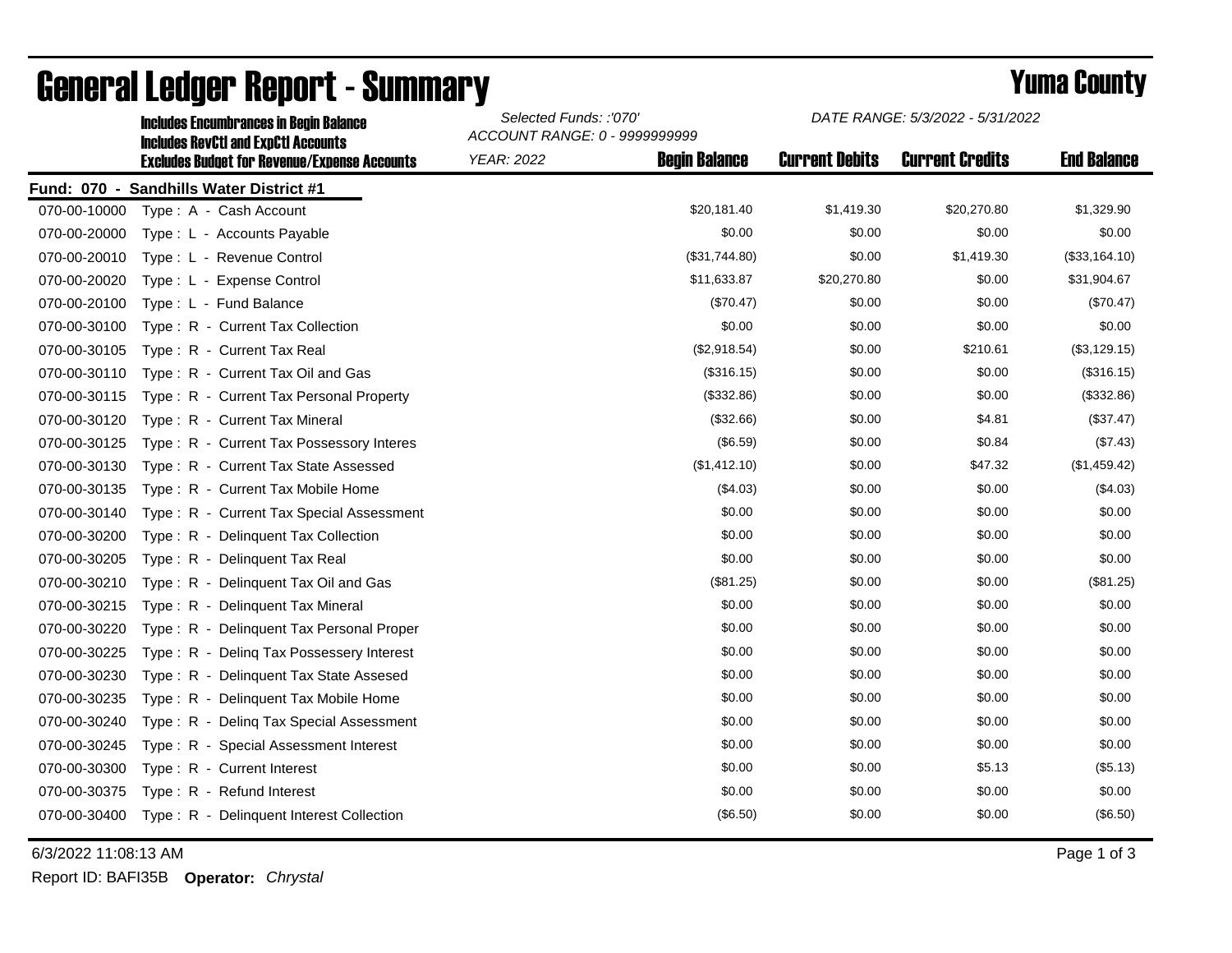| <b>Includes Encumbrances in Begin Balance</b><br><b>Includes RevCtI and ExpCtI Accounts</b> |                                         | Selected Funds: :'070'<br>ACCOUNT RANGE: 0 - 9999999999 |                       | DATE RANGE: 5/3/2022 - 5/31/2022 |                    |
|---------------------------------------------------------------------------------------------|-----------------------------------------|---------------------------------------------------------|-----------------------|----------------------------------|--------------------|
| <b>Excludes Budget for Revenue/Expense Accounts</b>                                         | <b>YEAR: 2022</b>                       | <b>Begin Balance</b>                                    | <b>Current Debits</b> | <b>Current Credits</b>           | <b>End Balance</b> |
| <b>Sandhills Water District #1</b><br>Fund: 070 -                                           |                                         |                                                         |                       |                                  |                    |
| Type: R - Miscellaneous Collections<br>070-00-30500                                         |                                         | \$0.00                                                  | \$0.00                | \$0.00                           | \$0.00             |
| 070-00-32100<br>Type: R - Transfers In                                                      |                                         | \$0.00                                                  | \$0.00                | \$0.00                           | \$0.00             |
| $Type: R - Auto Tax B Collection$<br>070-00-33000                                           |                                         | (\$197.51)                                              | \$0.00                | \$42.17                          | (\$239.68)         |
| 070-00-33100<br>Type: $R -$ Auto Tax A & F Collection                                       |                                         | (\$63.74)                                               | \$0.00                | \$26.47                          | (\$90.21)          |
| 070-00-38000<br>Type: R - Pump Assessment                                                   |                                         | (\$26,372.87)                                           | \$0.00                | \$1,081.95                       | (\$27,454.82)      |
| 070-00-49100<br>$Type: X - Treasure Fees$                                                   |                                         | \$871.50                                                | \$89.40               | \$0.00                           | \$960.90           |
| 070-00-49401<br>Type: X - Transfer Out                                                      |                                         | \$0.00                                                  | \$0.00                | \$0.00                           | \$0.00             |
| Type: X - Checks Written / ACH Transfer<br>070-00-49500                                     |                                         | \$10,762.37                                             | \$20,181.40           | \$0.00                           | \$30,943.77        |
|                                                                                             | Fund: 070 - Sandhills Water District #1 | (\$20,110.93)<br>Totals :                               | \$41,960.90           | \$23,109.40                      | (\$1,259.43)       |
| <b>Total Fund Revenues:</b>                                                                 | \$1,419.30                              | <b>Total Fund Expenses:</b>                             | \$20,270.80           | <b>Net Revenue Over Expense:</b> | (\$18,851.50)      |

## General Ledger Report - Summary **Example 2018** Yuma County